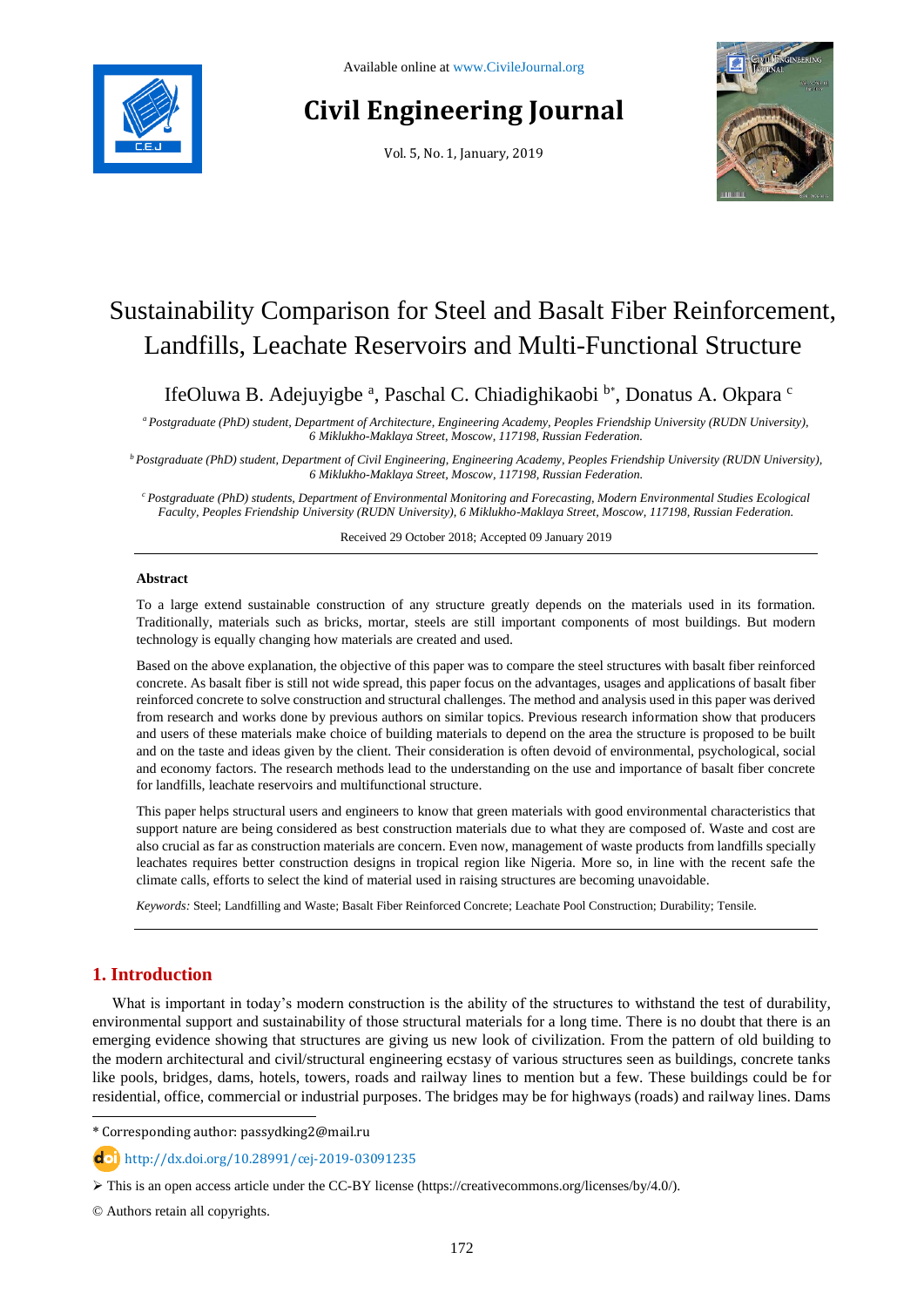and other hydraulic structures used to manage flood water, wastes-water, sludge, leachates pools, canals and its flow.

Structural steel is a steel construction material, a profile, formed with a specific shape or cross section and certain standards of chemical composition and mechanical properties. Structural steel shape, size, composition, strength, storage, etc., is regulated in most industrialized countries. Steel is generally known to be heavy. Therefore, it is high in embodied energy, when it has to be transported over long distances. Due to its wide range of structural qualities, it becomes a material of choice in certain situations. Steel can be recycled completely and when used in construction it can be designed for easy deconstruction and re-use of the structural sections.

In the verge of improving environmental degradation caused by some materials used for construction, energy conservation, corrosion risk, sustainability and environmentally friendly materials are important for the emergency of new products [1]. Perhaps, the reason structural companies nowadays are looking for new, better and economical materials to use for structural construction. A material that must be beneficial to both the industry and for the green future. Their efforts are currently yielding fruits as growth is seen in the use of composite materials in structures. In recent research, observation has shown new composite material been found. This material is known as basalt fibre.

The characteristics of Basalt fiber is described as a high performance non-metallic fiber made from basalt rock melted at high temperature. Basalt rock can also make, chopped basalt fiber, basalt fabrics and continuous filament wire when processed. Basalt fiber originates from volcanic magma and volcanoes, a very hot fluid or semi fluid material under the earth's crust, solidified in the open air. The basalt fibres do not contain any other additives in production, which gives additional advantage in cost. Basalt rock fibres have no toxic reaction with air or water, are non-combustible and explosion proof [2]. When in contact with other chemicals they produce no chemical reaction that may damage health or the environment. Basalt fiber has good hardness and thermal properties. Basalt fibers have been successfully used for foundation such as slabs on ground concrete [3]. The fabrics and filaments can be proposed for the production of landfilling materials for lining, fire proofs due to methane gas explosions, leachate collections due to the hardness properties for retention ability and other chemical reactions common in municipal solid waste management.

Our proposal for basalt is because the world's environment has been polluted by so many industrial functions. Some of the pollution is caused by the fusion from the production of structural steel. Based on this reason, sustainable and environmentally friendly materials that could serve better in reducing the pollution rate of the environment should be considered while replacing older ones.

This paper will be giving some important comparisons between steel structures and reinforced basalt fibre concrete in structures.

#### **1.1. Methodology**

A descriptive method was employed in the study suggesting proper achievement of set objectives for multi-functional and structural materials under study. We explored an available literature that reviews adequate comparison for Basalt Fiber Reinforcement and steel use in the Landfills and Leachate Reservoirs construction as well as Multi-Functional Structure constructions. Information was obtained from the academician base on paper publication, expert's opinions, libraries and internet desktop studies in a wide range. A versatile opinion was drawn from the pool of existing papers such as journals, textbooks, periodicals, newspapers etc. that served as a study information base used to analyse the merits and demerits of the material being studied. Facts and Figures measuring up to the expectations were used to do the comparative analysis and find a niche for leachate pool concrete structure material.

# **1.1.1. Reconstruction of Traditional Concrete with Modern Basalt Fiber Reinforcing Materials**

Apparently, comparative literatures by some experts give insight about using concrete to raise structures. Concrete is widely used in several civil and military infrastructures. It is presently the most widely used construction materials as most structures contain concrete. In addition to the static loading, concrete structures will inevitably suffer the dynamic loading from events such as earthquake, explosion and impact during their periods of service; moreover, a variety of protective structures are vulnerable to artillery attacks and explosions [4, 5]. The normal concrete exhibits brittleness because of its weak resistance to cracking. When exposed under impact loading, the normal concrete usually exhibits a failure mode of collapsibility, which results in further serious safety problems in normal concrete structures.

The environmental impact occurs when salty, acidic or normal soil water reaches the steel in the structure; it causes corrosion and crack in the concrete. But we know that non-corrosive, non-magnetic and non-electric properties are necessary for a good serviceability. Therefore, the replacement of the traditional steel reinforcement has been required recently [6-9]. Defects properties of traditional concrete have significantly improved using fibers as reinforcement materials [6].

We found that effective measures that improve the impact-resistance behaviour of concrete usually involve the addition of fibers to the concrete. These dispersed fibers in concrete can effectively prevent the formation and propagation of cracks through bridging and significantly increase the toughness of concrete, thereby improving the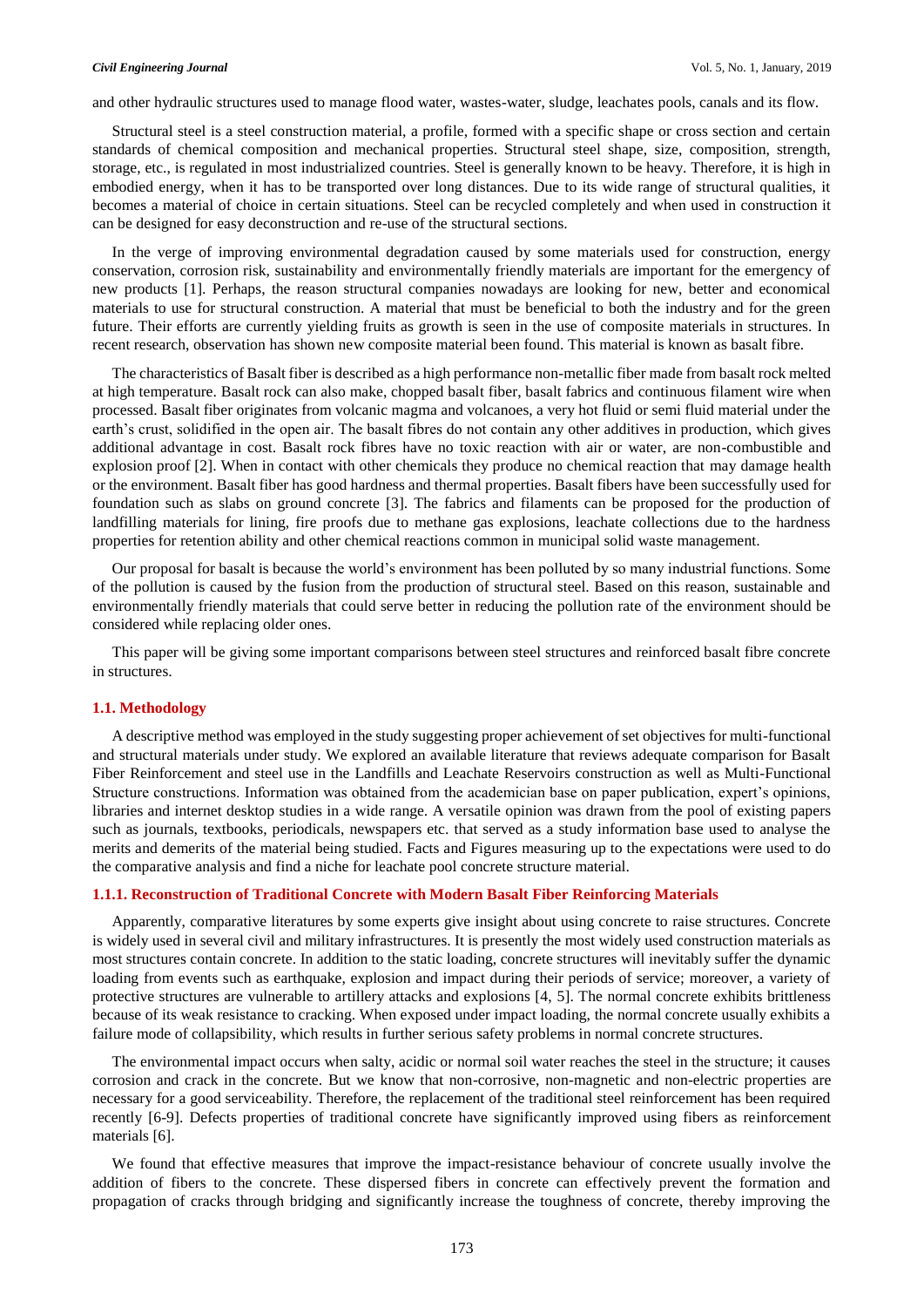impact-resistance behaviour of concrete [32]. It has been observed also that the use of fibers alters the visco-elasticity characteristics of the mixture [33]; enhances its dynamic modulus [34], provides sensibility against humidity, improve flow coherence, and increase resistance against the rutting [35].

The majority of research into basalt fiber reinforced concrete has focused on its mechanical properties [24, 36, and 37]. Not long ago, some researches were conducted about the use of basalt fiber in hot mix asphalt concrete [38, 39]. Also, Sim et al. [40] investigated basalt fiber's durability and elevated temperature performance. The modern landfills have bioreactor characteristics features with unpredictable composition of chemical processes Schneider [41]. This material can be beneficial for leachates pool construction serving as reinforcing agent to avoid cracking and resistance. Anthropogenic actions around solid waste dumping sites, modern polymeric materials, heavily toxic chloroorganics, dioxins, phenols, methane gas, etc. constitutes priority pollutants of both soil and biosphere respectively purmal [42]. Nigeria has so many poor managed and unauthorized dumping pits/landfills where hazardous waste with high toxicity and reactivity goes uncheck. Under the influence of precipitation, they washed out, polluting the soil, surface and ground water bodies. For Nigerian ecosystem to survive, environmental safety structure are inevitable especially those that have the ability and affinity to withhold precipitation to avoid infections and invasions Alborov et al [3] and Hilde Kruse et al [43] due to constant exchange between biotic and abiotic components of energy transfer.

# **1.2. Expected Contribution to Knowledge**

Proper and better utilization of building material to achieve the best output varying with part of construction being carried out, while outlining the best fit material for various aspect of building construction and structure type, with emphasis on the area of strength of each building structural material based on their peculiarity and strength. It will be of benefits to civil engineers, government institutions/building agencies, municipal solid waste managers, landfills leachate construction engineers among others.

# **1.3. Structural Steel**

The process involved in manufacturing steel requires a lot of energy and the procedures are many. Molten iron is produced in the blast furnace where iron ore, coke sinter and flux are heated up to 900°C and the blast furnace is used continuously for 10 years. Oxidation of carbon in the process is done at very high temperatures and large amount of energy is involved as a result. According to Catalli and Williams [44], the most effective way of reducing the environmental impact of steel in construction is to design for disassembly. The existing structural steel members can also be re-used. The cost of transportation results to carbon dioxide emission. Steel is excellent for its speed and efficiency in construction. Steel's relative light weight and ease in construction allows a workforce about 10 to 20% smaller compared to a similar concrete-based structure being built. Steel structures also have excellent durability.

In recent constructions, steel is known with its new construction methods, steel buildings remain a popular choice for office and multifamily developers. The use of girder slab, staggered truss, and castellated beam construction enables lower floor-to-floor heights than typically expected in structural steel buildings. Figure 1 shows a skeletal structure of steel building. Steel delivers long spans of column-free space. Steel is capable to accomplish extremely long spans in structures and very open-bay footprints without intermediate columns. Steel is a very flexible material in terms of different ways to address design requirements.



**Figure 1. Steel Structure Building**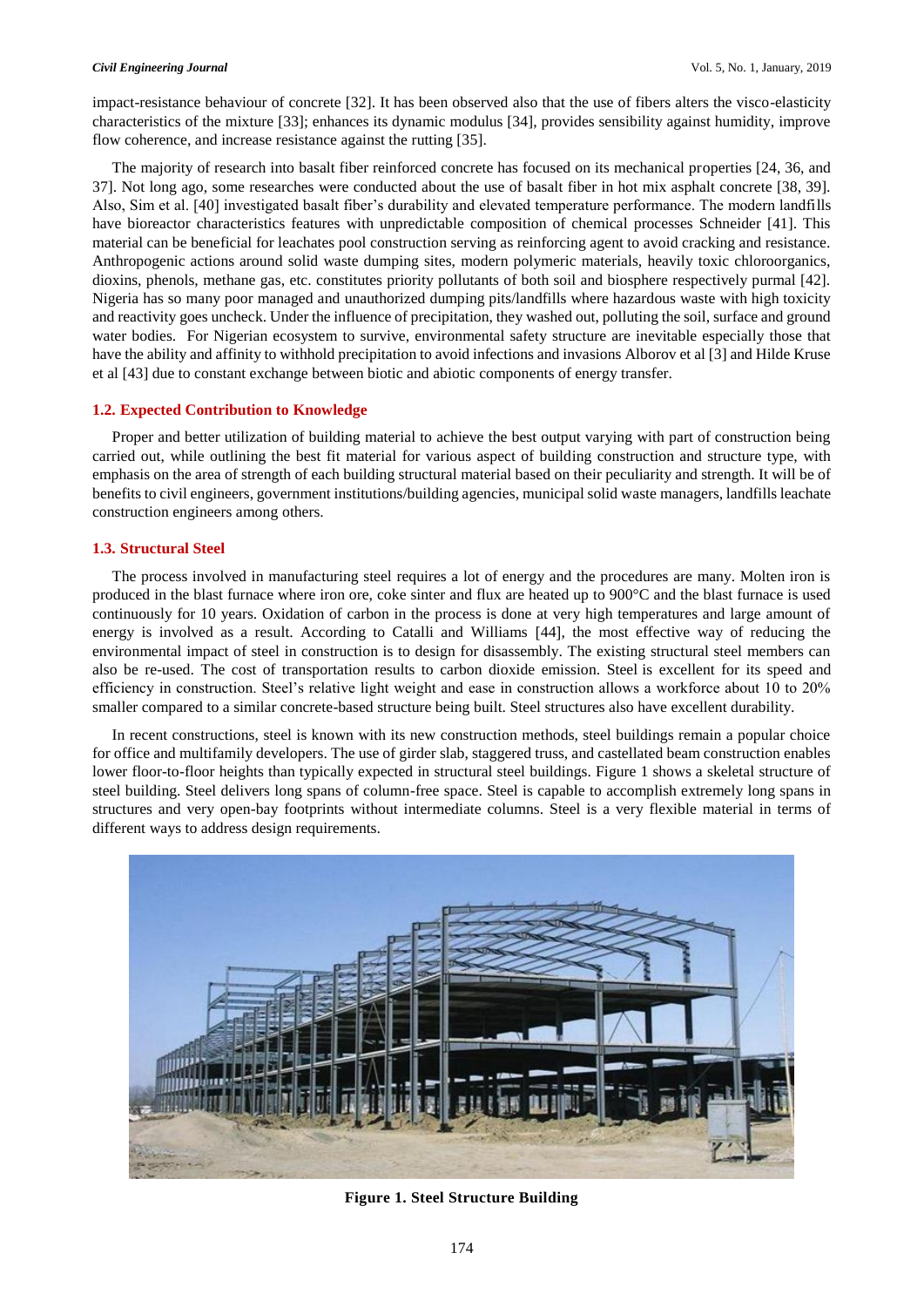#### **1.4. Reinforcement of Concrete Structure**

Concrete is a mixture of cement, aggregates and water. Lately, new composite materials are being added to concrete for higher strength of the concrete on construction. An example of this composite material is **basalt fibres**. Cement is one of the biggest contributors of green-house gases [2]. The process in cement production involves grinding the cement ingredients and heating to very high temperatures to form clinkers. The clinkers are ground alongside with small amount of gypsum into cement powder. The energy consumed in the manufacturing process of cement is as a result of the high temperatures required to produce clinkers (up to 1870°C). With respect to cement, increasing the levels of mineral additions into cement up to 10% can help reduce the level of carbon dioxide emissions [45]. Reducing between 375,000 and 750,000 tonnes of carbon dioxide emissions can be achieved every year through this without any adverse effects on the performance of the concrete produced. Waste-derived fuels can be made use of in the heating process. Quarrying and mining of the aggregates does not add as much emission to the environment compared to cement. Concrete is the most versatile among construction materials<sup>[46]</sup>. It has good performance characteristics in many respects, such as strength, durability, abrasion, fire resistance etc. The most important constituent of concrete is the binding agent, cement being the most common. Concrete allows the designer to design very robust and durable buildings, taking advantage of its thermal mass by retaining it inside the building envelope to help regulate interior temperatures. An increase in the use of precast concrete in the building industry, offers advantages in terms of environmental impact, cost, sustainability and speed of construction.



**Figure 2. Basalt Fibre Concrete for construction**

Reinforced concrete structures are taking shape – many different shapes based on the designer's/ Engineer's/ Client's desire as seen everywhere around. We should always remember that concrete seeks the form. To the credit of the unique aesthetics achieved with concrete construction, these buildings offer some very real space advantages. Developers should realize that using cast-in-place reinforced concrete to frame a high-rise office building would yield more rentable space because of lower floor-to-floor heights. Reinforced concrete is an inventory material for the construction of most simple to complex structures. With significant improvements in the quality of cement and steel, reinforced concrete will continue to find new applications and wide spread use in this era.

# **2. Comparative Study on Steel Structure and Reinforced Basalt Fibre Concrete for Construction of Leachate Pools**

#### **2.1. Construction for Waste Management Facility**

Municipal Solid Waste management is among other African continent's problem in this twenty-first century. The "leaching" of liquids from solid waste which happens when water gets into waste materials that are permeable, is inevitable due to weather conditions such as rainfall. This has the tendency of polluting both surface and underground water. The generation of leachate and its management has become a major challenge to several waste management organizations irrespective of their geographical location. The figure 3 below shows the distribution. We noticed through projections that urban municipal solid waste generation in 2025 using simple factorization is expected to grow in population and GDP as estimated per capita waste generation. Projections for each country were made based on the level of expected GDP (high-, middle-, or low-income) and an average range of MSW generation based on that income level. The table below shows the result. Modest adjustments for current experience and waste generation practices were made where appropriate. Similar to 'energy intensity' urban residents also exhibit 'waste intensity'.

# **2.2. Treatment of Leachates**

Landfills are the most common dumping sites for solid waste in both developed and developing countries where the waste goes through several waste management processes such as recycling, re-using and composting to minimize the effects of waste on the environment and in most cases the goal is to achieve zero waste. Engineering appropriate technology for the desired results is more of a challenge due to the nature and components of leachates especially in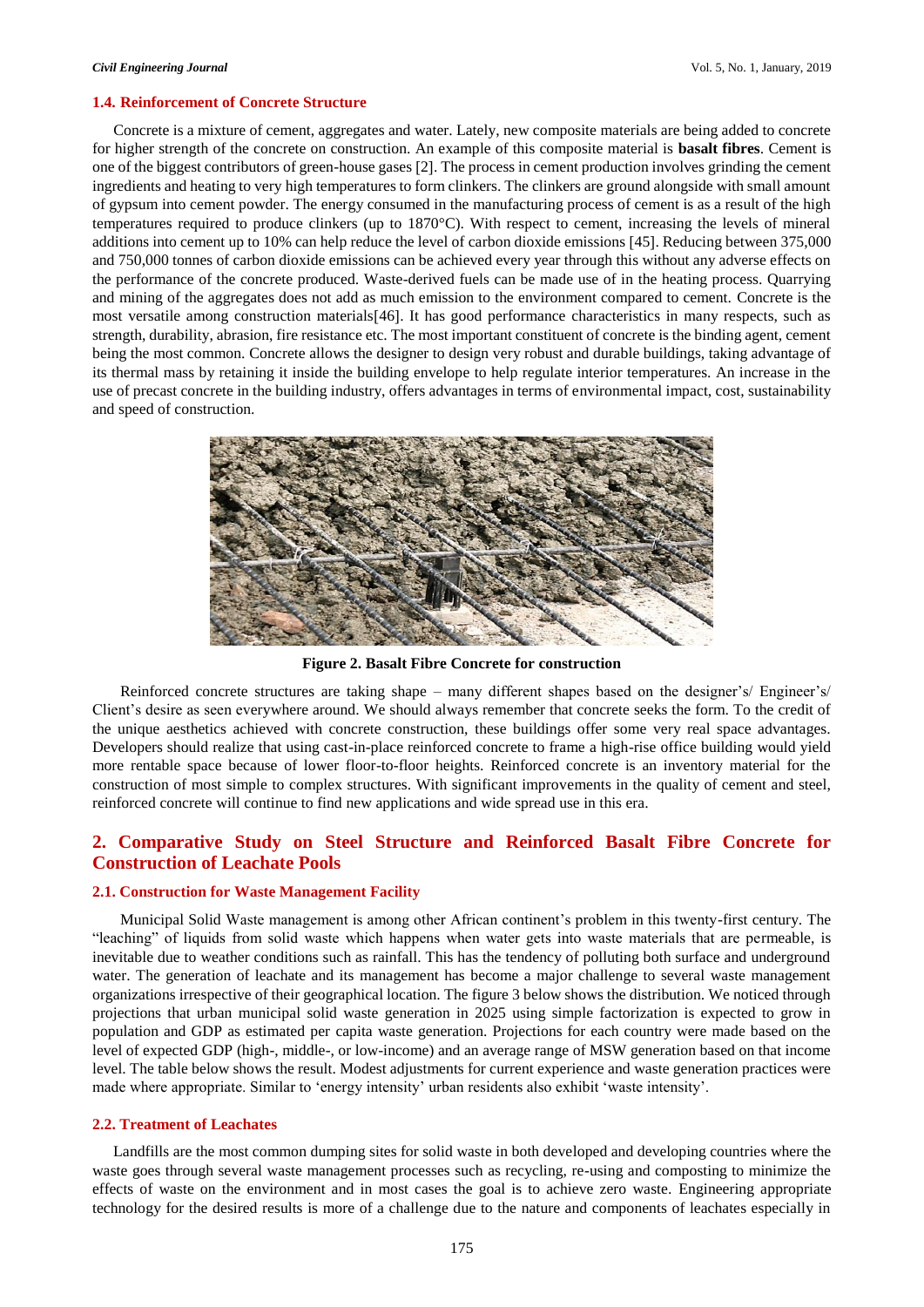Nigerian soil. The considered parameters like physical, chemical or inorganic and organic components are important. The odour, temperature, colour, appearance, turbidity, conductivity and total solids in the leachates are necessary features to be considered for environmental promotion. The chemical components present are usually zinc, lead, copper, iron, sodium, nickel, calcium, potassium, pH, total alkalinity, chloride, total hardness, sulphate, phosphate, magnesium, nitrate, cadmium, chromium, and manganese etc. Hence, treatment of leachate from landfills is a major challenge to waste management institutions. The biggest challenge has being to find better materials that could be used to construct concrete tanks durable enough to withstand both chemical biological reactions without negative effects to the environment and for positive result. Basalt rein enforced concretes may stand the modern premium quality for basalt concrete leachate pools (BCLP). The figure below shows waste generation per regions components units of global indicators.



**Figure 3. Showing Global Solid Waste Generation per region.**

| <b>Region</b> | <b>Current Available Data</b>                         |                               |                            | Projections for 2025                         |                                       |                                |                            |
|---------------|-------------------------------------------------------|-------------------------------|----------------------------|----------------------------------------------|---------------------------------------|--------------------------------|----------------------------|
|               | <b>Total Urban</b><br><b>Population</b><br>(millions) | <b>Urban Waste Generation</b> |                            | <b>Projected Population</b>                  |                                       | <b>Projected Urban Waste</b>   |                            |
|               |                                                       | Per Capita<br>(kg/capita/day) | <b>Total</b><br>(tons/day) | <b>Total</b><br><b>Population (millions)</b> | <b>Urban Population</b><br>(millions) | Per Capital<br>(kg/capita/day) | <b>Total</b><br>(tons/day) |
| <b>AFR</b>    | 260                                                   | 0.65                          | 169,119                    | 1,152                                        | 518                                   | 0.85                           | 441,840                    |
| EAP           | 777                                                   | 0.95                          | 738,958                    | 2,124                                        | 1,229                                 | 1.5                            | 1,865,379                  |
| <b>ECA</b>    | 227                                                   | 1.1                           | 254,389                    | 339                                          | 239                                   | 1.5                            | 354.81                     |
| <b>LCR</b>    | 399                                                   | 1.1                           | 437,545                    | 681                                          | 466                                   | 1.6                            | 728,392                    |
| <b>MENA</b>   | 162                                                   | 1.1                           | 173,545                    | 379                                          | 257                                   | 1.43                           | 369,320                    |
| <b>OECD</b>   | 729                                                   | 2.2                           | 1,566,286                  | 1,031                                        | 842                                   | 2.1                            | 1,742,417                  |
| <b>SAR</b>    | 426                                                   | 0.45                          | 192.410                    | 1,938                                        | 734                                   | 0.77                           | 567,545                    |
| <b>Total</b>  | 2,980                                                 | 1.2                           | 3,532,252                  | 7,644                                        | 4,285                                 | 1.4                            | 6,069,703                  |

**Source: World Bank Urban Development report**

In most countries the traditional method of dealing with leachate is to pump it to a waste water treatment plant for treatment or disposal. This method has been condemned by most scientists because of the capabilities of leachates to quench UV light during an ultraviolet disinfection. They also argue that the presence of metals such as ammonia also obstructs the biological process. There are modern methods of treatment which are on-site and avoid the pumping of leachates to waste water plants for treatment. These are designed in line with the characteristics of the landfill in terms of size, and availability of disposal sites near the landfill. This can either be a demarcated area or a water body where the treated leachate is discharged. The affinity of the basalt material for construction of leachate reservoirs are major concern because of the leakages which further extend pollution to the underground water.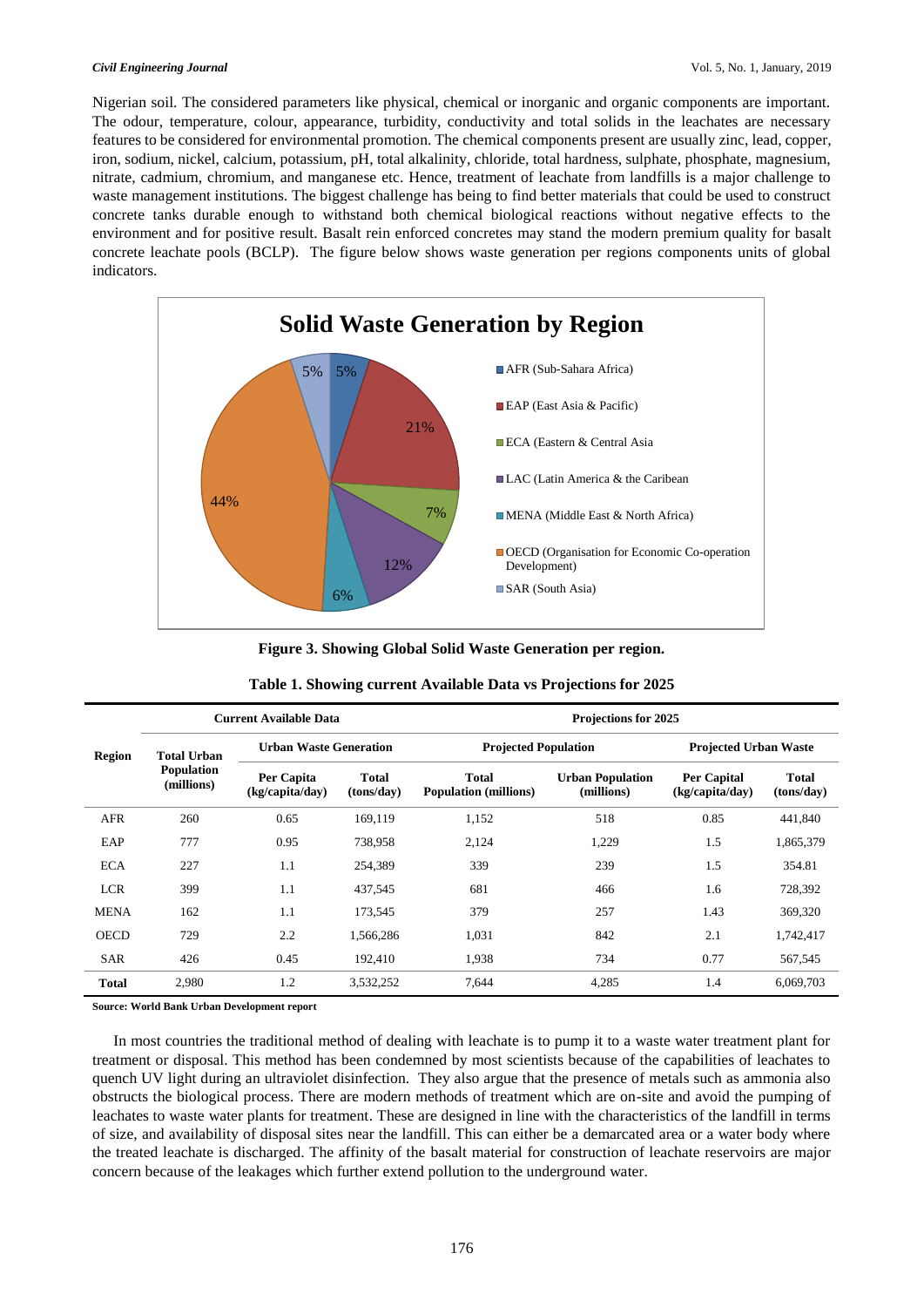# **2.3. The Cost of Construction**

### **Reinforced Basalt Fibre Concrete**

The basalt fibre in concrete mixture reduces the rate of damages that will be caused on structures during disasters like earthquakes. This ability in reduction is a cost benefit, an innovation that can provide a better repair of structures thereby supporting sustainable environmental promotion on structures. The cost of ready-mix has remained stable; however, supply and demand had gone up due to the impact on price and availability in the past decade, especially during times of extensive construction after natural disasters. To use Basalt fibres are generally cheaper compared to steel materials. Since most structural concrete contains steel reinforcement, any change in steel prices will affect it as well. But any increase in steel rebars for concrete reinforcement will lead to the replacement of steel rebars. If the same occurs for concrete reinforcement to basalt, rebars bears higher and better mechanical properties. Basalt fibers are most cost effective than the other high-temper Materials including E-glass, silica, ceramics, stainless steel and carbon by preventing rapid overheating and improving brake life [47]. Cast-in-place, reinforced concrete can be more quickly started on the jobsite but over time will take a larger crew longer to complete than steel, meaning higher labor bills. The cost of demolition and rebuilding steel cracked walls of leachates pools can be enhanced with basalt reinforced materials. Another interesting part is that the global economic crisis has pushed down the demand for steel which has consequently led to a decline in steel trade and prices. Steel production capacity on the global scale has continued to rise [1]. World total steel consumption increased from 705 million metric tonnes in 1999 to 1121 million metric tonnes in 2009, representing an increase of 59% [11]. The construction sector is one of the highest consumers of steel in the world, accounting for about 42% of world steel production [12]. The share of steel consumed in the construction industry is higher in developing economies than in developed ones. For example, 55% of finished steel consumed in China and 50% in India is used in the construction sector. It follows therefore that in a developing country like Nigeria where there is a lot of room for additional roads, railways, seaports, airports, industrial plants and such other facilities, the demand for and consumption of steel will continue to rise. Prefabrication off-site reduces labor costs since the crew will not be needed for as long as the building will arrive ready for erection and there is little metal work or waste on the site.

#### **3. Discussions**

# **3.1. Comparative Analysis of Reinforced Basalt Fibre and Steel**

# **3.1.1. Safety of the Completed Structure**

#### **Reinforced Basalt Fibre Concrete**

When basalt fibre concrete, is in thick columns or cores, is sturdy protection against debris and high winds. The core, containing the elevator, stairs, and power systems, is typically engulfed in 2-foot thick concrete that is capable of protecting the area from fire and some explosions. Reinforced basalt fibre concrete is highly resistance to fire also, without the need for additional fire-resisting materials. This is as a result of the basalt material in the concrete which can create an enabling environment for the mixture of toxic substances from landfill sites, including leachates, and other substances from decaying organic material which also impacts negatively on the quality of soil in the area where the landfill is located. With a thermal range of –260℃ to 982℃ and melt point of 1450℃ as well as low thermal conductivity 0.031-0.038w/mk, the basalt fibers are ideal for fire protection and insulation applications [4].

# **Steel**

For Steel, Fire-proofing is easily attached t[o steel](https://my.whirlwindsteel.com/blog/bid/190954/Fire-proofing-Your-Steel-Building) with a variety of spray on or attached materials that can match the need. Structural steel is very heat resistant on its own and the added fireproofing prevents widespread damage to other materials. Collapse as seen in earthquakes and bombings are prevented i[n steel frame buildings](https://www.whirlwindsteel.com/pub/Building-Types) as they have redundancy of structure. The facility can be designed with progressive collapse to enhance safety in the case of disaster. Ductility of Steel is also proof against high wind loads and is the material of choice in seismic zones. Steel also has a lighter footprint that doesn't need a thick foundation.

# **3.1.2. Design Flexibility**

## **Reinforced Basalt Fibre Concrete**

Reinforced basalt fibre concrete can be molded into different shapes and pre-casting of walls for tilt-up construction has become common. Construction with cast-in-place reinforced basalt fibre concrete for high rise buildings can yield more rentable space due to lower floor to floor heights. Reinforced basalt fibre concrete can offer uninterrupted floor plates if it is carefully designed and properly engineered.

# **Steel**

Steel has the highest strength to weight ratio of any construction material available in our present environment. Lower floor to floor heights can easily be created using girder slab, staggered truss, and castellated beam construction.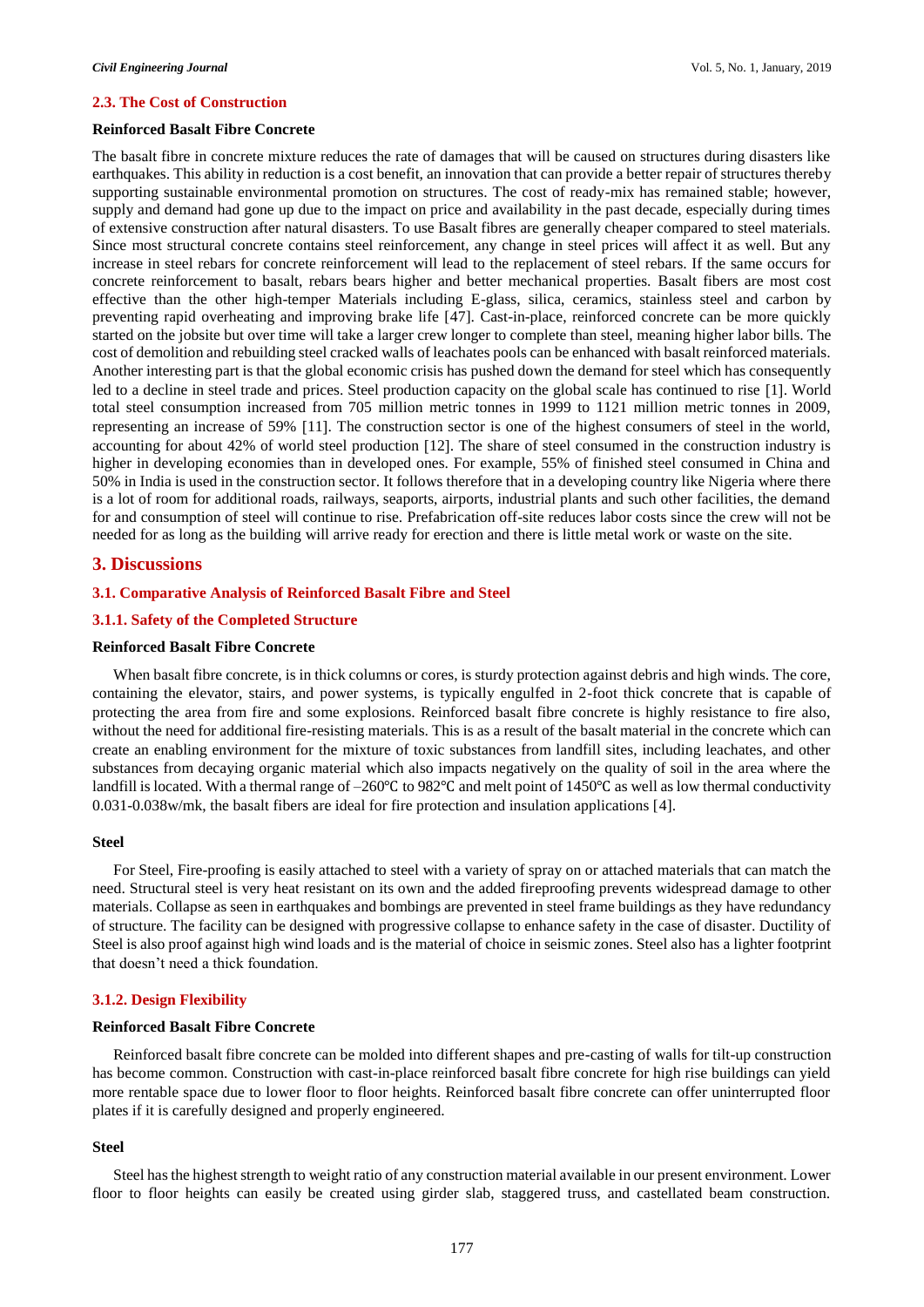Extremely long open spans are possible using steel that would not be feasible in concrete.

Concrete and steel are both common and important construction materials. But the addition of basalt fibre to concrete is what lots of engineers have not really looked into. There are reasons for choosing one over the other, but as it shows, steel looks like a clear winner in our book. It is safer, is more flexible in design, easier to schedule, and has a higher availability than concrete depending on the area where the construction will take place. But generally, the addition of basalt fibres to concrete rules off lot advantages of steel structures to reinforced concrete structures. Plus, since steel is 100% recyclable with no loss of strength, the environmental impact is much lower.

# **3.1.3. Environmental Impact**

# **Reinforced Basalt Fibre Concrete**

Discovery through research shows that 50% of basalt fibre concrete are crushed and recycled; 40% are down-cycled to be utilized for hardcore in substructure works of a building or utilized in road construction; and only 10% is wasted mostly used for filling. Basalt fibre concrete structures have more advantages as if ventilated in the right way, the thermal inertia can save the user the stress ensued on heating and cooling costs of the building. Basalt fibre concrete floors, are poor conductors of current and heat, this gives it the advantage for use in high temperate regions. In cases of fire outbreak, the basalt fibre concrete structure will resist cracks thereby increasing the keeping the structure in the period and after the fire outbreak. This is a good option for the construction of landfilling sites and leachate treatment plants or pools where frequent fire outbreaks are possible.

#### **Steel**

Though steel is 100% recyclable just [85% of steel are been recycled at the end of its life.](https://my.whirlwindsteel.com/blog/bid/310988/How-is-Steel-Recycled) Due to magnetic properties that are found in steel, it is easily separated from other construction wastes, and this aids the recycling process making it more effective and easily carried out. Nevertheless, the energy employed in producing recycled steel is just about onethird of what is required to produce virgin steel from iron ore. Invariably resulting to less  $CO<sub>2</sub>$ , less energy waste, and reduced resources being used to produce new steel. Even iron ore mining companies have been exposed to the green movement and made efforts to decrease the environmental impact involved in the production of new steel.

Other properties of steel that makes it environmentally friendly:

- Little or no need for repair and maintenance
- Little or no construction waste
- Steel is flexible in adaptation to various use and forms
- Heat Island effect are reduced in steel buildings

# **3.1.4. Availability**

# **Reinforced Basalt Fibre Concrete**

Basalt fibres and other aggregates in concrete are seen available in its natural state. According to reports, in the beginning of the year 2000, there was a shortage of cement that are used as binding ingredient for concrete, as a result of heavy construction needs in Florida after the hurricanes destroyed the coastal towns. Delivery rates also increased, and transport vessels had limited accessibility. This invariably led to another price hike and an unpredictable supply of concrete for building construction. This deficit was mainly influenced by small companies, builders and contractors, all of whom had low cash reserves. Despite the fact that the cement companies began to expand and are expected to increase their internal capacity by 2008, the offer continues to suffer during natural disasters. The use of basalt fibres in concrete, reduces the quantity of cement to be used and the concrete still retains a high concrete strength.

# **Steel**

The steel industry is in no short supply, although there is a significant growth in construction activity in Asia, especially in China. In 2014, the United States produced 86 million tons; and the world produced 1.6 billion tons worldwide, and as of 2017, more than 5% increased to data for 2014 and seen from study and research. As a result of the economic crisis in most countries, production of structural steel has reduced or even stopped. Much manpower and resources are needed to manufacture structural steel. When there is low in production of this material, the availability will be low.

# **4. Conclusion**

Steel and Reinforced Basalt Fibre Concrete are both important and valuable in building structure but are greatly dependent of several factors as previously discussed in this article and one of them may not necessarily be used in place of the other, as cases may arrive that both of them could be used together to achieve the utmost out of any said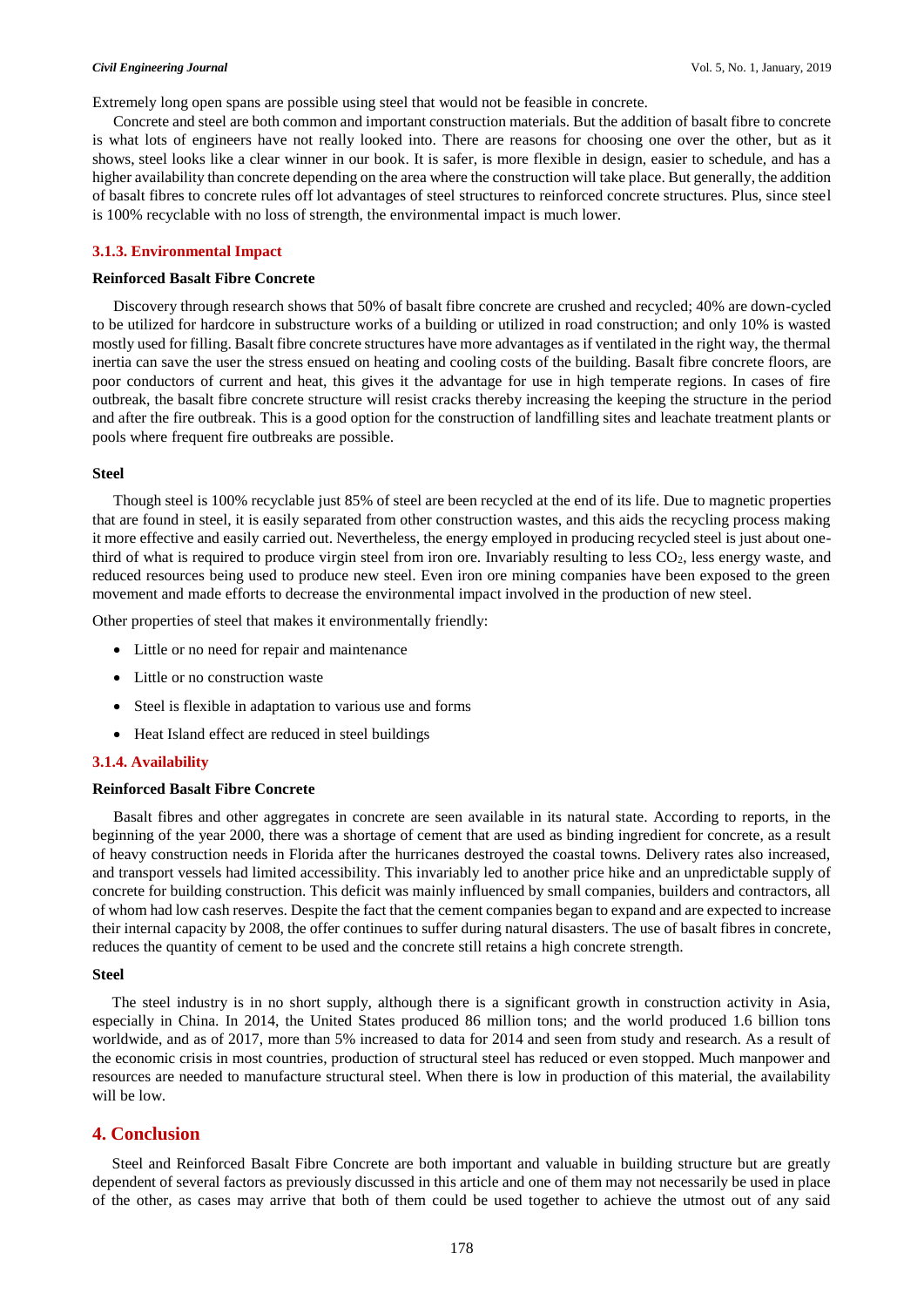construction being carried out. The management of landfill and formation of leachate remains a bigger challenge especially in tropical climates. In such climates the rate of decay due to high temperatures, humidity and rainfall makes it very challenging in managing leachate. A better well designed engineered basalt Fibre Concrete are one of the most tangible, durable, tensile, sustainable, strong and versatile building materials that can be used for construction. Steel and basalt fiber concrete properties are well x-rayed outlining the pro's and the con's to draw a conclusion on the best material as both have their peculiarity and function maximally in diverse and special condition depending on the nature and form of building structure to be constructed.

# **5. Acknowledgement**

We acknowledged the inputs of various research authors whose knowledge contributed immensely to the work. We also appreciate beyond equals our almighty Father above who remains the source of inspiration and protection. Offcourse our RUDN University, Engineering Academy and faculty of ecology, and Russian Government (for those of us on scholarship), our individual supervisors and colleagues for the opportunity to study and proof our worthwhile making an impact in our environments.

# **6. Conflicts of Interest**

The authors declare no conflict of interest.

# **7. References**

[1] Li, Shan, Jiyue Hu, and Huitao Ren. "The Combined Effects of Environmental Conditioning and Sustained Load on Mechanical Properties of Wet Lay-Up Fiber Reinforced Polymer." Polymers 9, no. 12 (June 23, 2017): 244. doi:10.3390/polym9070244.

[2] Iyer, Padmanabhan, Sara Y. Kenno, and Sreekanta Das. "Mechanical Properties of Fiber-Reinforced Concrete Made with Basalt Filament Fibers." Journal of Materials in Civil Engineering 27, no. 11 (November 2015): 04015015. doi:10.1061/(asce)mt.1943- 5533.0001272.

[3] Ramakrishnan, V., and Ramesh K. Panchalan. "Performance Characteristics of Basalt Rebar Reinforced Concrete BEAMS." Brittle Matrix Composites 7 (2003): 553–562. doi:10.1533/9780857093103.553.

[4] Li, Wengui, Zhiyu Luo, Chu Long, Chengqing Wu, Wen Hui Duan, and Surendra P. Shah. "Effects of Nanoparticle on the Dynamic Behaviors of Recycled Aggregate Concrete Under Impact Loading." Materials & Design 112 (December 2016): 58–66. doi:10.1016/j.matdes.2016.09.045.

[5] Zhang, W.H., and Y.S. Zhang. "Research on the Static and Dynamic Compressive Properties of High Performance Cementitious Composite (HPCC) Containing Coarse Aggregate." Archives of Civil and Mechanical Engineering 15, no. 3 (May 2015): 711–720. doi:10.1016/j.acme.2014.12.006.

[6] Singha, Kunal. "A short review on basalt fiber." International Journal of Textile Science 1, no. 4 (2012): 19-28.

[7] Novitskii, A. G., and V. V. Sudakov. "An Unwoven Basalt-Fiber Material for the Encasing of Fibrous Insulation: An Alternative to Glass Cloth." Refractories and Industrial Ceramics 45, no. 4 (July 2004): 239–241. doi:10.1023/b:refr.0000046504.53798.af.

[8] Li, Weimin, and Jinyu Xu. "Mechanical Properties of Basalt Fiber Reinforced Geopolymeric Concrete Under Impact Loading." Materials Science and Engineering: A 505, no. 1–2 (April 2009): 178–186. doi:10.1016/j.msea.2008.11.063.

[9] Chin, S. C., N. Shafiq, and M. F. Nuruddin. "CFRP Composites for Strengthening RC Beams with Large Square Opening at Shear: Fem & Experimental." Steel and Aluminium Structures (2011). doi:10.3850/978-981-08-9247-0\_rp037-icsas11.

[10] Su, Haoyang, Jinyu Xu, and Weibo Ren. "Mechanical Properties of Ceramic Fiber-Reinforced Concrete Under Quasi-Static and Dynamic Compression." Materials & Design 57 (May 2014): 426–434. doi:10.1016/j.matdes.2013.12.061.

[11] Huang, Haiming, and Thomas White. "Dynamic Properties of Fiber-Modified Overlay Mixture." Transportation Research Record: Journal of the Transportation Research Board 1545 (January 1996): 98–104. doi:10.3141/1545-13.

[12] Wu, Shaopeng, Qunshan Ye, Ning Li, and Hongbo Yue. "Effects of Fibers on the Dynamic Properties of Asphalt Mixtures." Journal of Wuhan University of Technology-Mater. Sci. Ed. 22, no. 4 (December 2007): 733–736. doi:10.1007/s11595-006-4733-3.

[13] McDaniel RS. Asphalt additives to control rutting and cracking. PHD thesis. Purdue University, Indiana; 2001.

[14] High, Cory, Hatem M. Seliem, Adel El-Safty, and Sami H. Rizkalla. "Use of Basalt Fibers for Concrete Structures." Construction and Building Materials 96 (October 2015): 37–46. doi:10.1016/j.conbuildmat.2015.07.138.

[15] Jiang, Chaohua, Ke Fan, Fei Wu, and Da Chen. "Experimental Study on the Mechanical Properties and Microstructure of Chopped Basalt Fibre Reinforced Concrete." Materials & Design 58 (June 2014): 187–193. doi:10.1016/j.matdes.2014.01.056.

[16] Chen, Yuan Zhao, and Zhen Xia Li. "Study of Road Property of Basalt Fiber Asphalt Concrete." Applied Mechanics and Materials 238 (November 2012): 22–25. doi:10.4028/www.scientific.net/amm.238.22.

[17] Fan, Wen Xiao, Shi Fu Zhang, and Li Qing Liu. "Laboratory Study of Marshall of Basalt Fiber-Modified Asphalt Mixture." Applied Mechanics and Materials 256–259 (December 2012): 1851–1857. doi:10.4028/www.scientific.net/amm.256-259.1851.